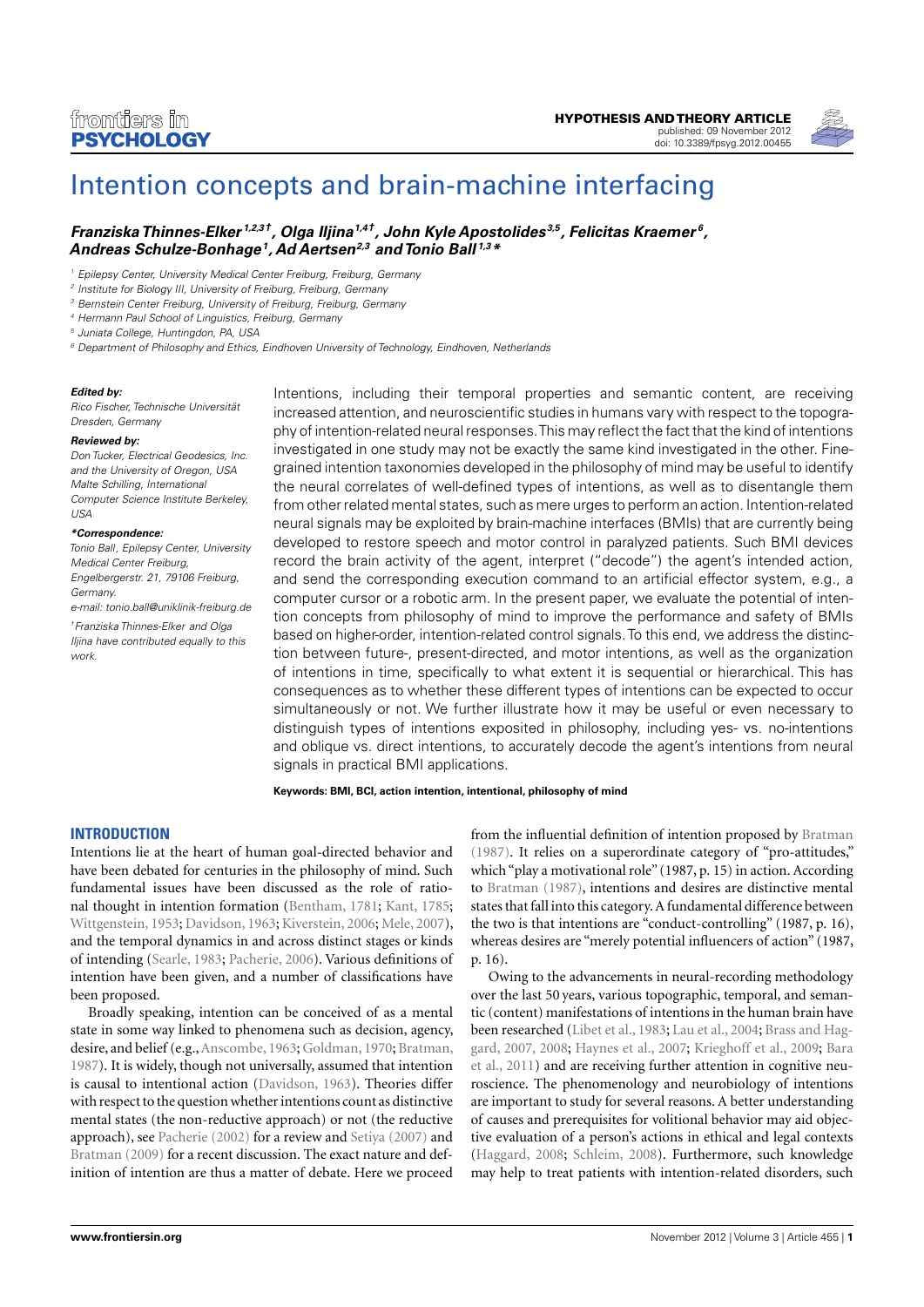as anarchic hand and Tourette's syndromes [\(Haggard and Clark,](#page-8-11) [2003;](#page-8-11) [Pacherie,](#page-8-12) [2007;](#page-8-12) [Eddy et al.,](#page-7-8) [2010;](#page-7-8) [Edwards et al.,](#page-7-9) [2011\)](#page-7-9).

Conceptual input from the philosophy of intentions to other disciplines has previously proven useful. The belief-desireintention model by [Bratman](#page-7-3) [\(1987\)](#page-7-3), for instance, was employed in computer science to develop the belief–desire–intention software model for programming intelligent agents [\(Rao and Georgeff,](#page-9-4) [1991\)](#page-9-4). Similarly, philosophy may provide valuable input to the neuroscience of volitional action [\(Haggard,](#page-8-13) [2005;](#page-8-13) [Mele,](#page-8-14) [2008;](#page-8-14) [Pacherie and Haggard,](#page-8-15) [2010;](#page-8-15) [Pacherie,](#page-8-16) [2011\)](#page-8-16), and first attempts have recently been made to integrate philosophically-informed intention concepts into human neuroscience [\(Bara et al.,](#page-7-7) [2011\)](#page-7-7). Here, we propose that intention concepts from the philosophy of mind may be also usefully adopted by the emerging field of brain-machine interfacing (BMI) research and technology. In particular, we argue that intention concepts are important for BMIs utilizing higher-order intention-related brain activity, in contrast to BMIs that are based solely on inference of low-level movement parameters. The also widespread P300 BMI approaches as well as those based on learned self-regulation of brain signals remain outside the scope of this article. Recent reviews on these topics can be found in [Fazel-Rezai et al.](#page-7-10) [\(2012\)](#page-7-10) and [Wolpaw et al.](#page-9-5) [\(2002\)](#page-9-5), respectively.

The structure of this article is as follows. In Section "Insights into Intentions from Cognitive Neuroscience," we review current neuroscientific literature on intentions, and outline the core areas involved in intention-related processing in humans. In Section "Current Approaches to Brain-machine Interfacing," we address the basic principles that are currently employed in BMI-based restoration of motor and communication functions. In Section "Philosophical Taxonomies of Intentions and their Relevance to BMI," we summarize some influential philosophical notions and taxonomies of intentions, and illustrate their potential relevance for neuroscientific research in general and in particular for BMI. Finally, we draw conclusions and provide an outlook for future studies in Section "Conclusions and Outlook."

## **INSIGHTS INTO INTENTIONS FROM COGNITIVE NEUROSCIENCE**

Interest in intention-related brain signals has grown in neuroscience over the last several decades. In their early electroencephalography (EEG) readiness-potential study, [Libet et al.](#page-8-6) [\(1983\)](#page-8-6) reported that cerebral activity before initiation of self-paced movements precedes the conscious intention to move over several 100 ms. The observed temporal differences led these authors to conclude that initiation of voluntary actions can begin unconsciously, and it is only some time later that we become aware of an intention to move. Although the reported findings and their interpretation were highly controversial (e.g., [Keller and Heckhausen,](#page-8-17) [1990;](#page-8-17) [Snyder et al.,](#page-9-6) [1997;](#page-9-6) [Haggard and Eimer,](#page-8-18) [1999\)](#page-8-18), the article by [Libet et al.](#page-8-6) [\(1983\)](#page-8-6) contributed to the development of a vivid discussion about the nature of human free will, agency and voluntary movement, and was followed by a large amount of experimental studies and opinion articles concerning the neural correlates of intentional action. Consecutive research identified a widespread distribution of neural locations in the frontal, parietal, and even temporal lobes (**[Figure 1](#page-1-0)**), arranged in extended cortical networks for intention-related processing [\(Haggard,](#page-8-10) [2008\)](#page-8-10).

One cortical location that has been repeatedly activated in studies on intention-related processing is the posterior parietal cortex (PPC), in particular its inferior part (**[Figure 1](#page-1-0)**). Initial evidence for the contribution of this region to intentional control comes from single-cell recordings in monkeys. Specifically, the parietal reach region (PRR) and the lateral intraparietal area (LIP) have been shown to exhibit effector-specific neuronal activity in delayed saccadic and reaching tasks [\(Andersen and Buneo,](#page-7-11) [2002;](#page-7-11) [Quian Quiroga et al.,](#page-9-7) [2006;](#page-9-7) [Cui and Andersen,](#page-7-12) [2007;](#page-7-12) [Ander](#page-7-13)[sen and Cui,](#page-7-13) [2009\)](#page-7-13), suggesting that the PPC can convey neuronal information about what the animal intends to do [\(Snyder et al.,](#page-9-6) [1997\)](#page-9-6). In humans, involvement of parietal regions in intentionrelated processing was observed using electrical stimulation,which elicited a reported "urge to move" without consecutive execution [\(Assal et al.,](#page-7-14) [2007;](#page-7-14) [Desmurget et al.,](#page-7-15) [2009\)](#page-7-15), and in lesion studies showing that awareness of an intention to move is abnormal in

<span id="page-1-0"></span>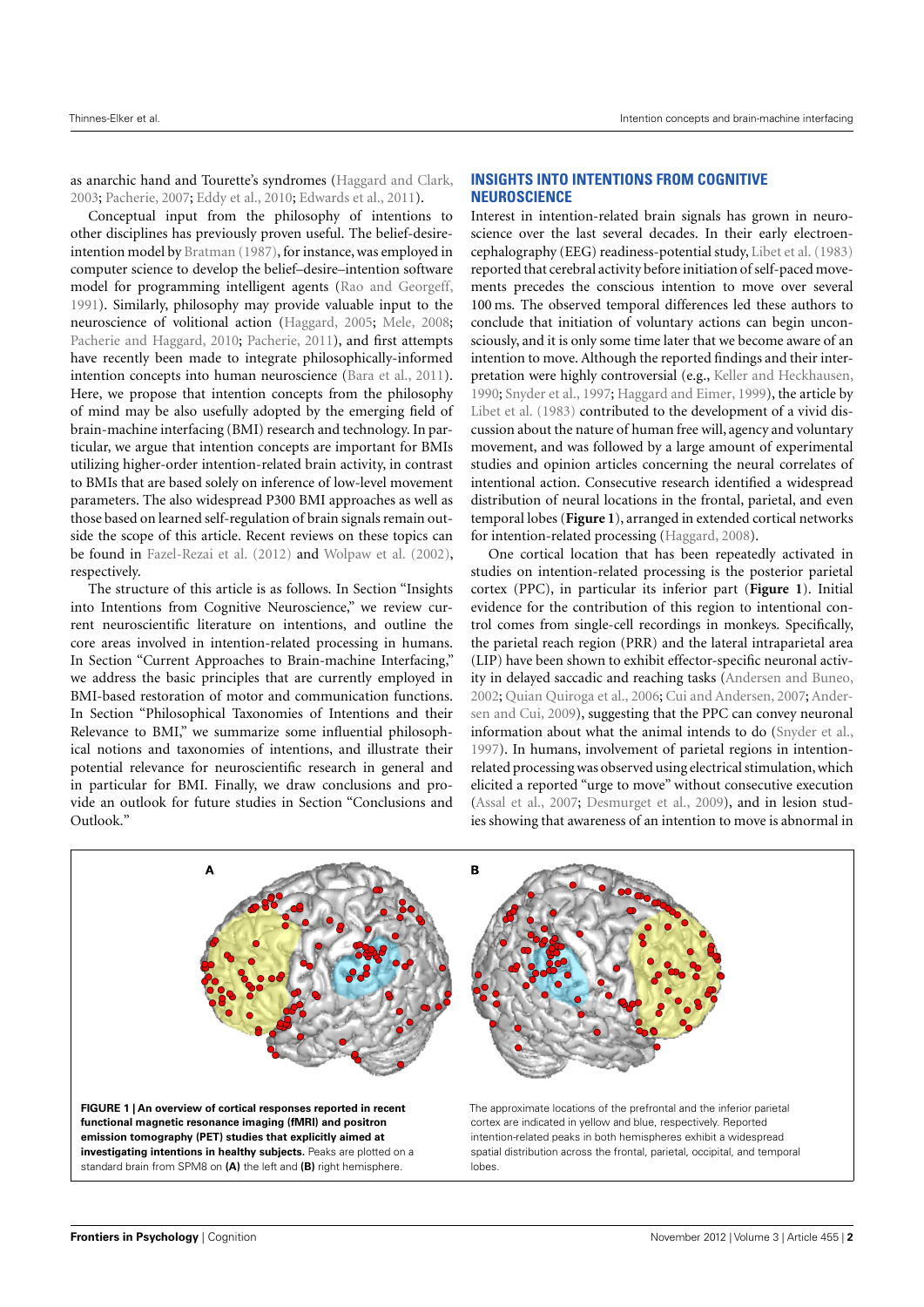patients with damage to the parietal cortex (Sirigu et al., 2004; [Assal](#page-7-14) [et al.,](#page-7-14) [2007\)](#page-7-14). Parietal contributions to intention encoding were also confirmed by a number of functional magnetic resonance imaging (fMRI) studies. In prospective memory tasks, both lateral and medial parietal regions showed increased blood-oxygen-level dependent (BOLD) responses that stretched from the precuneus into the anterior and posterior cingulate cortices, the intraparietal sulcus, and inferior parietal regions [\(Burgess et al.,](#page-7-16) [2001;](#page-7-16) [den](#page-7-17) [Ouden et al.,](#page-7-17) [2005;](#page-7-17) [Eschen et al.,](#page-7-18) [2007;](#page-7-18) [Haynes et al.,](#page-8-8) [2007;](#page-8-8) [Soon](#page-9-9) [et al.,](#page-9-9) [2008;](#page-9-9) [Gilbert,](#page-8-19) [2011;](#page-8-19) [Benoit et al.,](#page-7-19) [2012;](#page-7-19) [Momennejad and](#page-8-20) [Haynes,](#page-8-20) [2012\)](#page-8-20). Investigations of non-delayed self-initiated movements reported similar neural responses in the inferior parietal lobe [\(Ball et al.,](#page-7-20) [1999;](#page-7-20) [Farrer et al.,](#page-7-21) [2008;](#page-7-21) [Krieghoff et al.,](#page-8-9) [2009\)](#page-8-9), in the intraparietal sulcus [\(Lau et al.,](#page-8-7) [2004;](#page-8-7) [Gallivan et al.,](#page-7-22) [2011a,](#page-7-22)[b\)](#page-8-21), and in the anterior cingulate cortex [\(Cunnington et al.,](#page-7-23) [2006;](#page-7-23) [Mueller et al.,](#page-8-22) [2007;](#page-8-22) [Krieghoff et al.,](#page-8-9) [2009\)](#page-8-9), as opposed to externally triggered movements, which elicit no, or only attenuated activations in these regions [\(Jahanshahi et al.,](#page-8-23) [1995;](#page-8-23) [Jenkins et al.,](#page-8-24) [2000;](#page-8-24) [Mueller et al.,](#page-8-22) [2007;](#page-8-22) [Hoffstaedter et al.,](#page-8-25) [2012\)](#page-8-25).

In addition to parts of the parietal cortex, the prefrontal cortex (PFC, **[Figure 1](#page-1-0)**) has been activated in many intention-related studies. Delayed intention paradigms revealed lateral and medial PFC responses, mostly in rostral prefrontal areas [\(Burgess et al.,](#page-7-16) [2001;](#page-7-16) [den Ouden et al.,](#page-7-17) [2005;](#page-7-17) [Simons et al.,](#page-9-10) [2006;](#page-9-10) [Poppenk et al.,](#page-9-11) [2010;](#page-9-11) [Gilbert,](#page-8-19) [2011;](#page-8-19) [Benoit et al.,](#page-7-19) [2012\)](#page-7-19), whereas non-delayed intention experiments showed activity in the dorsal medial and lateral prefrontal regions [\(Lau et al.,](#page-8-7) [2004;](#page-8-7) [Cunnington et al.,](#page-7-23) [2006;](#page-7-23) [Rushworth,](#page-9-12) [2008;](#page-9-12) [Gallivan et al.,](#page-7-22) [2011a](#page-7-22)[,b;](#page-8-21) [Rosenberg-Katz et al.,](#page-9-13) [2012\)](#page-9-13). The frontopolar cortex (BA10) was suggested to represent a gateway mechanism for orienting attention toward external and internal stimuli, and to play a critical role in the encoding and storage of future intentions [\(den Ouden et al.,](#page-7-17) [2005;](#page-7-17) [Haynes et al.,](#page-8-8) [2007;](#page-8-8) [Soon et al.,](#page-9-9) [2008;](#page-9-9) [Uretzky and Gilboa,](#page-9-14) [2010\)](#page-9-14). In accordance with the latter, clinical evidence shows that lesions in this area lead to the impaired ability to keep future intentions in mind for later execution [\(Burgess et al.,](#page-7-16) [2001\)](#page-7-16).

Intention-related information is also thought to be present in higher-order motor areas, including the supplementary motor area (SMA; [Eccles,](#page-7-24) [1982;](#page-7-24) [Fried et al.,](#page-7-25) [1991,](#page-7-25) [2011;](#page-7-26) [Jahanshahi et al.,](#page-8-23) [1995;](#page-8-23) [Ball et al.,](#page-7-20) [1999;](#page-7-20) [Jenkins et al.,](#page-8-24) [2000;](#page-8-24) [Lau et al.,](#page-8-7) [2004;](#page-8-7) [Soon et al.,](#page-9-9) [2008;](#page-9-9) [Hoffstaedter et al.,](#page-8-25) [2012;](#page-8-25) [Momennejad and Haynes,](#page-8-20) [2012\)](#page-8-20), the pre-SMA [\(Lau et al.,](#page-8-7) [2004,](#page-8-7) [2006;](#page-8-26) [Cunnington et al.,](#page-7-23) [2006;](#page-7-23) [Mueller et al.,](#page-8-22) [2007;](#page-8-22) [Nachev et al.,](#page-8-27) [2007\)](#page-8-27), and in the dorsal and ventral premotor regions [\(Cunnington et al.,](#page-7-23) [2006;](#page-7-23) [Pesaran et al.,](#page-8-28) [2006;](#page-8-28) [Eschen et al.,](#page-7-18) [2007;](#page-7-18) [Gallivan et al.,](#page-7-22) [2011a,](#page-7-22)[b;](#page-8-21) [Hoffstaedter et al.,](#page-8-25) [2012\)](#page-8-25). Since activity in the SMA and the pre-SMA typically occurs early and precedes movement execution [\(Fried et al.,](#page-7-26) [2011\)](#page-7-26), and considering that activation in the pre-SMA has been observed in relation to own intentions as opposed to own movements [\(Lau](#page-8-7) [et al.,](#page-8-7) [2004\)](#page-8-7), these areas may contribute to intentional processes during preparation for action [\(Passingham et al.,](#page-8-29) [2010\)](#page-8-29).

Finally, the anterior insular cortex has been co-activated with several aforementioned areas in studies on intention encoding in the human brain [\(Jahanshahi et al.,](#page-8-23) [1995;](#page-8-23) [Mueller et al.,](#page-8-22) [2007;](#page-8-22) [Krieghoff et al.,](#page-8-9) [2009;](#page-8-9) [Hoffstaedter et al.,](#page-8-25) [2012\)](#page-8-25). Insular activation has been proposed to subserve evaluation of possible consequences of intentional actions [\(Brass and Haggard,](#page-7-27) [2010\)](#page-7-27).

In addition to these core areas, intention-related activity has been reported in many other brain regions with a widespread distribution as shown in **[Figure 1](#page-1-0)**, which presents an overview of cortical activation foci reported by recent neuroimaging studies that explicitly aimed at investigating intentions in healthy subjects. Using these criteria, we identified 22 studies [\(Burgess](#page-7-16) [et al.,](#page-7-16) [2001;](#page-7-16) [Lau et al.,](#page-8-7) [2004,](#page-8-7) [2006;](#page-8-26) [den Ouden et al.,](#page-7-17) [2005;](#page-7-17) [Cun](#page-7-23)[nington et al.,](#page-7-23) [2006;](#page-7-23) [Simons et al.,](#page-9-10) [2006;](#page-9-10) [Eschen et al.,](#page-7-18) [2007;](#page-7-18) [Haynes et al.,](#page-8-8) [2007;](#page-8-8) [Mueller et al.,](#page-8-22) [2007;](#page-8-22) [Farrer et al.,](#page-7-21) [2008;](#page-7-21) [Soon](#page-9-9) [et al.,](#page-9-9) [2008;](#page-9-9) [Krieghoff et al.,](#page-8-9) [2009;](#page-8-9) [Poppenk et al.,](#page-9-11) [2010;](#page-9-11) [Gilbert,](#page-8-19) [2011;](#page-8-19) [Hashimoto et al.,](#page-8-30) [2011;](#page-8-30) [Okuda et al.,](#page-8-31) [2011;](#page-8-31) [Benoit et al.,](#page-7-19) [2012;](#page-7-19) [Gilbert et al.,](#page-8-32) [2012;](#page-8-32) [Hoffstaedter et al.,](#page-8-25) [2012;](#page-8-25) [Momennejad](#page-8-20) [and Haynes,](#page-8-20) [2012;](#page-8-20) [Rosenberg-Katz et al.,](#page-9-13) [2012\)](#page-9-13) reporting a total amount of 303 cortical and subcortical intention-related peaks.

We performed an activation likelihood estimate analysis (ALE; as described in Mutschler et al., 2009) of these studies to statistically detect brain regions with responses that occur red reproducibly. This revealed only two clusters with significant ALE ( $p < 0.05$ , FDR-corrected). Both of them were located in the SMA (assigned to Brodmann area 6 with maxima at MNI coordinates −2; 16; 54 and −4; 14; 50, and with respective probabilities of anatomical assignment of 40 and 50% [\(Eickhoff et al.,](#page-7-28) [2005\)](#page-7-28). There may be several reasons why only these clusters were significant. First, the number of studies satisfying our strict selection criteria was limited. Future meta-analyses based on larger samples may reveal additional foci of reproducible neural responses. Second, as argued in [Brass and Haggard](#page-7-6) [\(2008,](#page-7-6) p. 319), the spread of neural activity seen in neuroscientific literature on intentions may be because "intentional action has been treated as a unitary concept within neuroscience, even though experimental studies may focus on any of a number of different aspects of intentional action." Meta-analyses distinguishing different types and aspects of human intention may be necessary to reveal more reproducible neural responses. Applying the same idea to the field of BMI research, in the following section we discuss to what extent it may be useful or even necessary to integrate different types as well as temporal and semantic aspects of intentions to develop safe and efficient real-life BMI applications.

### **CURRENT APPROACHES TO BRAIN-MACHINE INTERFACING**

Brain-machine interfaces allow humans to control technical devices through direct recordings of brain activity. To this end, the device – either intracranial (brain-implanted) or extracranial (fixed on the person's skull) – measures the brain activity of an agent, interprets ("decodes") the agent's intended action, and sends the corresponding execution command to an artificial effector system, such as a computer cursor, a prosthetic limb, or a wheelchair (**[Figure 2A](#page-3-0)**). First clinical trials have demonstrated the success of the BMI principle for restoration of movement [\(Hochberg et al.,](#page-8-34) [2006,](#page-8-34)[2012\)](#page-8-35) and communication [\(Birbaumer et al.,1999;](#page-7-29)[Guenther](#page-8-36) [et al.,](#page-8-36) [2009\)](#page-8-36) in paralyzed individuals.

Brain-machine interfacing approaches may be categorized by the type of brain signal used (single-neuron activity, neuralpopulation signals, etc.) and the invasiveness of the recording technique [\(Waldert et al.,](#page-9-15) [2009\)](#page-9-15). To assess the potential importance of intention concepts for practical BMI purposes, we shall characterize BMIs according to (i) the type of neural activity"input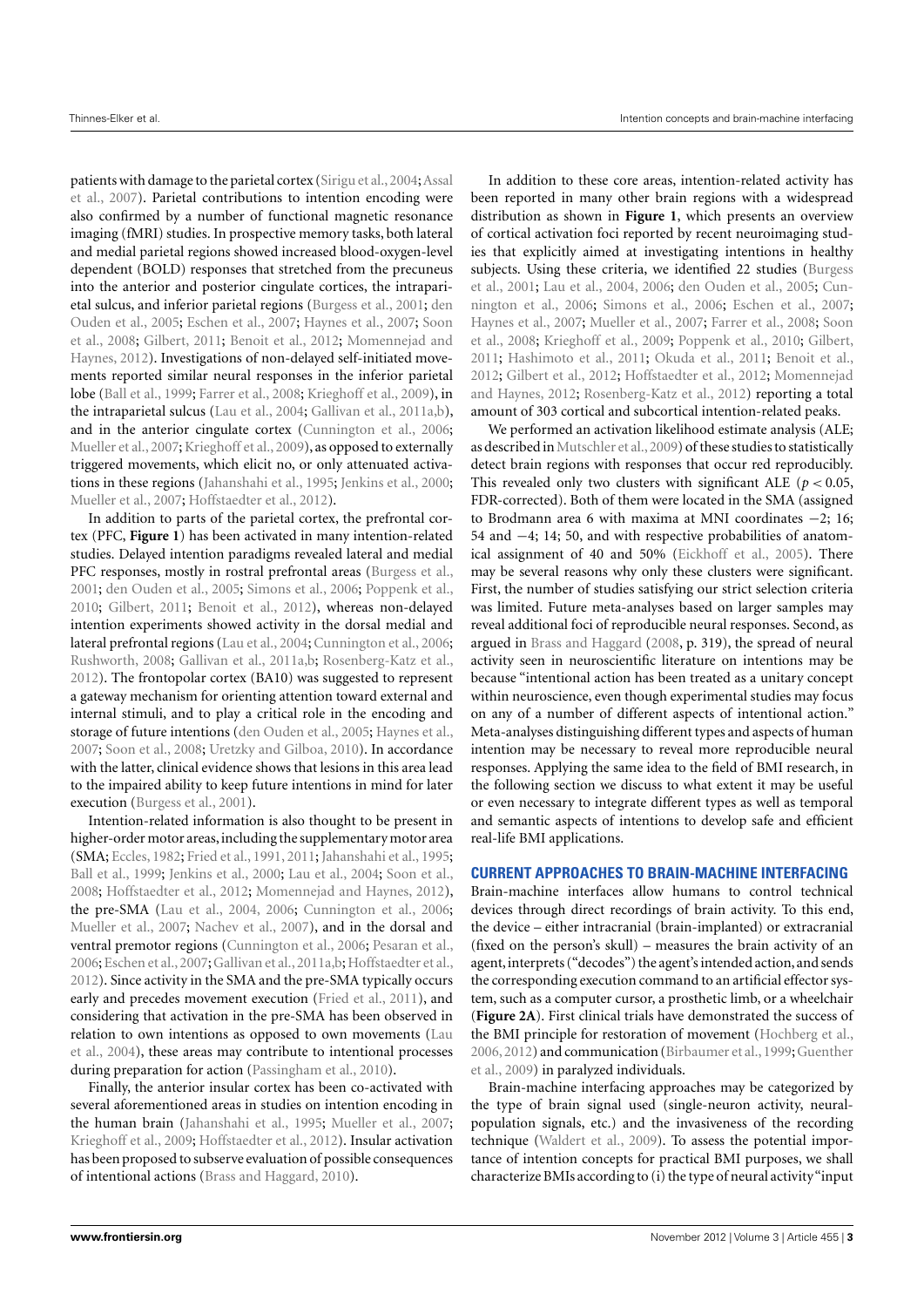

<span id="page-3-0"></span>signal" used to decode information, (ii) the type of external output that is generated, and (iii) the kind of mapping between input and output (**[Figure 2B](#page-3-0)**).

Regarding neural input, an important distinction can be made between BMIs using "low-level" motor signals, such as changes in neural activity related to movement direction or velocity, and BMIs utilizing "higher-level," cognitive signals. These may relate to subjective preferences or abstract action goals [\(Musal](#page-8-37)[lam et al.,](#page-8-37) [2004\)](#page-8-37). Between these extremes, there is a spectrum of more or less abstract/cognitive control signals that have been used, or are at least in principle usable, for BMI applications. Such signals can reflect that action plans are represented at different levels of abstraction in the brain [\(Bonini et al.,](#page-7-30) [2011\)](#page-7-30). Many current BMIs use low-level motor control signals recorded from primary or secondary motor areas [\(Hochberg et al.,](#page-8-34) [2006,](#page-8-34) [2012;](#page-8-35) [Moritz et al.,](#page-8-38) [2008;](#page-8-38) [Pistohl et al.,](#page-8-39) [2012\)](#page-8-39). BMIs based on this approach, however, still have much room for improvement in terms of decoding accuracy, especially in complex motor tasks. These and other challenges of present BMI technology are addressed further in a recent review by [Schalk and Leuthardt](#page-9-16) [\(2011\)](#page-9-16).

Cognitive signals may help to make BMI control more accurate. Based on the decoded abstract goals or intentions, intelligent autonomous external devices can perform lower-level computations, such as trajectories, that are necessary to achieve movement goals [\(Musallam et al.,](#page-8-37) [2004\)](#page-8-37). This approach may serve to lower bandwidth requirements for BMIs. Furthermore, if the brain structures that allow decoding movement-related signals (e.g., the primary motor cortex) are dysfunctional due to pathological processes, cognitive neural control signals, such as action goaland intention-related activity from higher-order brain regions including premotor, posterior parietal, and PFC, may be used to substitute.

On the output side, the information decoded from either lowor high-level signals may be harnessed to generate movement (of a screen cursor, robotic arm, wheelchair, or even of a patient's own limbs via electrical stimulation of the muscles) or communication signals (as ringing an alarm bell, controlling a spelling device for writing, or synthesizing acoustic speech). Again, there are intermediate cases, such as if signals related to attempted right- and lefthand movement (a motor signal) were used to select a part of the alphabet or a letter in a spelling device (a communication output).

Different strategies may be used to map the input (brain) signal to the (externally-directed) output signal. We refer to those that aim to restore movement or speech functions with neural signals underlying the same function as "direct." For instance, a direct motor BMI would use brain signals related to left- vs. rightward movements to generate left- vs. rightward movements of an effector [\(Leuthardt et al.,](#page-8-40) [2006;](#page-8-40) [Milekovic et al.,](#page-8-41) [2012\)](#page-8-41). A direct speech BMI may use neural signals related to the respective phoneme [\(Blakely et al.,](#page-7-31) [2008;](#page-7-31) [Guenther et al.,](#page-8-36) [2009;](#page-8-36) [Pei et al.,](#page-8-42) [2011\)](#page-8-42), word [\(Kellis et al.,](#page-8-43) [2010\)](#page-8-43), semantic content [\(Wang et al.,](#page-9-17) [2011\)](#page-9-17), and context-dependent style [\(Derix et al.,](#page-7-32) [2012\)](#page-7-32) to generate matching speech output. Thus, neural activity related to the intended word "hello" would be decoded to spell "hello" in the BMI output [\(Kellis et al.,](#page-8-43) [2010\)](#page-8-43). In contrast, indirect approaches rely on neural input from tasks or modalities not directly related to output. For example, imagined leg vs. tongue movements may be used to control right- vs. leftward movements of a robotic arm. On this principle, Leuthardt et al. (2011) recently achieved BMI-based one-dimensional motor control using input signals related to production of overt and imagined phonemes. Indirect approaches have been widely used in non-invasive EEG-based BMI studies, since it is possible to select arbitrary tasks inducing highly distinctive global topographic EEG patterns, which can be robustly classified for BMI control.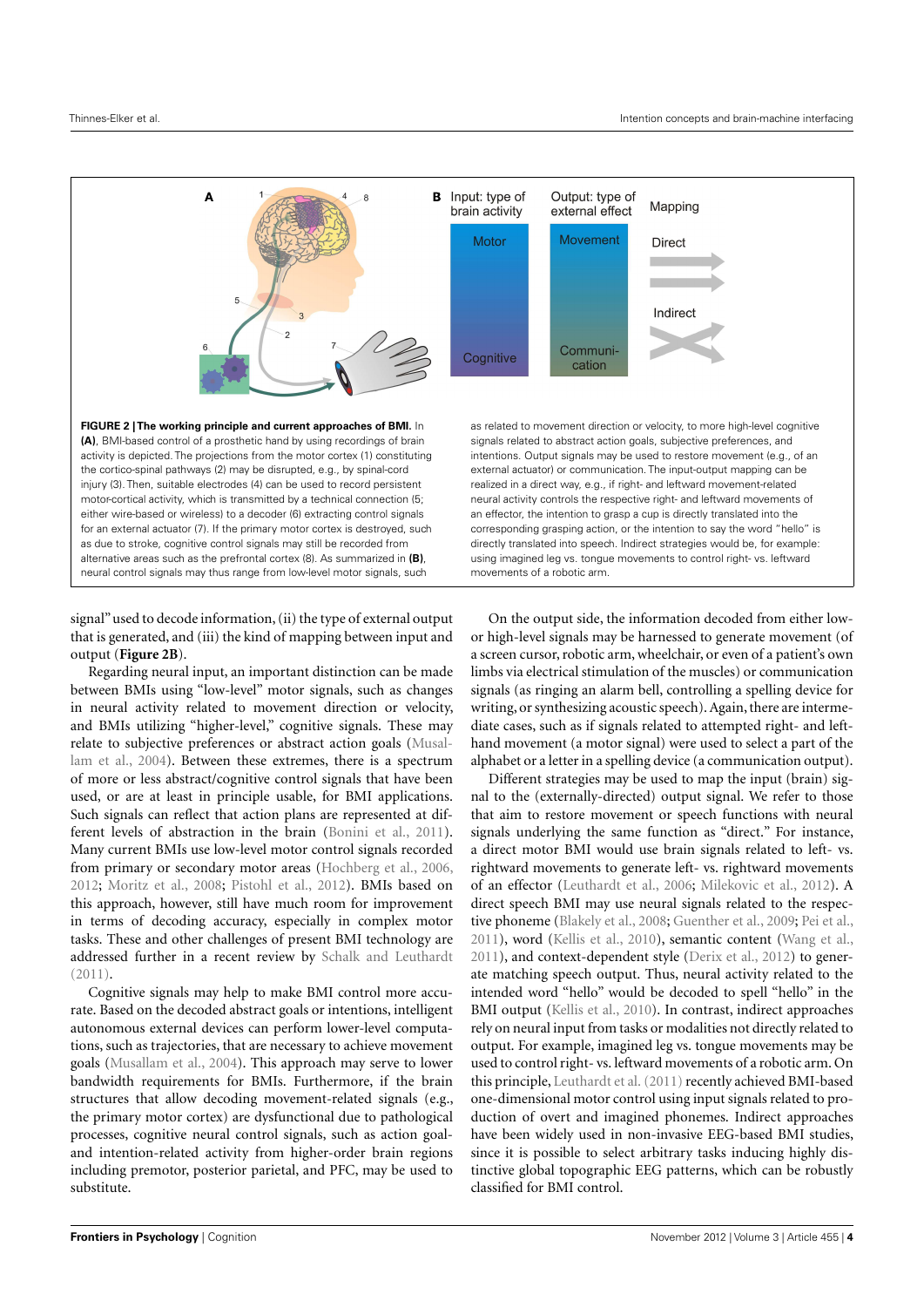The importance of intention-related brain signals and the potential role of intention concepts may vary depending on the BMI approach. A BMI based on low-level motor control signals may, at least to a certain extent, work without any such high-level information as intention-related signals. For approaches which do tap into intention-related processes in the brain, however,it may be useful or even necessary to take well-informed intention concepts into account, especially given a direct framework, i.e., if intentions are to be directly translated into the intended action.

Risks due to misinterpretation of neural control signals would be greatest for BMIs with effectors such as robotic arms or wheelchairs. In such applications, decoding of higher-order information with respect to the final goal of action as a whole may be a useful safety precaution, even if they primarily rely on low-level motor signals. In summary, intention concepts appear most relevant for *direct BMIs using cognitive neural control signals*, with both movement and speech output, but intention-related information may also constitute an auxiliary information channel for other types of BMIs.

# **PHILOSOPHICAL TAXONOMIES OF INTENTIONS AND THEIR RELEVANCE TO BMI**

A properly designed intention-based BMI device should be able to clearly distinguish between different types of intentions. For instance, a patient using a BMI to steer a wheelchair may intend to turn right in a few seconds, right now, or next Wednesday, and the wheelchair must be sensitive to this temporal difference. At first glance, this distinction seems fairly trivial. Yet the question arises: How many different kinds of intentions can be identified by their temporal characteristics? And how are different types of intentions organized in time, that is, what are their individual dynamics, mutual transitions, and interactions? A number of intention theories [\(Searle,](#page-9-1) [1983;](#page-9-1) [Brand,](#page-7-33) [1984;](#page-7-33) [Bratman,](#page-7-3) [1987;](#page-7-3) [Pacherie,](#page-8-3) [2006\)](#page-8-3) have addressed the issue of timing and elaborated on various aspects of future- vs. present-oriented intentions.

Among other questions related to rational action, [Bratman](#page-7-3) [\(1987\)](#page-7-3) addressed differences between future- and present-directed intentions. According to his conceptual framework, futuredirected intentions are formed prior to action and represent the product of deliberation whether or not to act in a certain way. An example is a future-directed intention to leave for Boston in April that has been formed in January [\(Bratman,](#page-7-3) [1987\)](#page-7-3). In contrast, present-directed intentions inherit plans from futuredirected intentions, and implement them in a current situation of action. Thus, if one has a future-directed intention to go to Boston in April, a present-directed intention may be to take a particular route that day and turn while driving to the airport, whereby the agent advances to complete his global plan. According to [Bratman](#page-7-3) [\(1987\)](#page-7-3), these two types of intentions are formed based on one's desires and beliefs as to whether the action in question is in some way beneficial and necessary to the conscious agent.

In a more recent philosophical paper, [Pacherie](#page-8-3) [\(2006\)](#page-8-3) adopted this terminology, referring to present- and future-directed intentions as P- and F-intentions, respectively. We will use these abbreviations from here on, also in cases where we do not refer to the specific theories by Pacherie (e.g., parts of **[Figure 3](#page-4-0)**). In addition to these two types of intentions, [Pacherie](#page-8-3) [\(2006\)](#page-8-3) proposed a third category, the so-called motor-, or M-intentions, which



<span id="page-4-0"></span>**FIGURE 3 | (A)** Schematic representation of sequential **(A)** vs. hierarchical **(B)** vs. **(C)** mixed models of intention organization in time. Three different scenarios are depicted for the case of a threefold intention concept, roughly corresponding to the F-, P-, and M- intentions proposed by [Pacherie](#page-8-3) [\(2006\)](#page-8-3). The durations of F-, P-, and M-intentions are depicted by colored bars. A mixture of hierarchical and sequential relations is shown in **(C)**. Which of these different scenarios is true in a given situation would have important consequences for attempts to decode intentions; for example, the detection of an F-intention would rule out the simultaneous presence of the corresponding P- and M-intentions in the purely sequential **(A)** but not in the hierarchical **(B)** model. Note that Pacherie's concept favors **(C)**, particularly in her recent work [\(Pacherie,](#page-8-45) [2008\)](#page-8-45).

inherit goals from present-directed intentions and initiate a motor program satisfying the spatial and temporal demands for action realization [\(Pacherie,](#page-8-3) [2006\)](#page-8-3). One main reason for introducing this additional category was the consideration that, whereas both P- and F-intentions are subject to strong rationality constraints [\(Bratman,](#page-7-3) [1987\)](#page-7-3), not all voluntary actions require deliberation. Examples are such automated, routine actions as a smoker reaching for a pack of cigarettes and realizing that she is doing it already in the process of reaching [\(Pacherie,](#page-8-3) [2006\)](#page-8-3), or a person who unlocks his office door by mere habit of doing so every morning [\(Mele,](#page-8-2) [2007\)](#page-8-2).

The F-, P-, and M-intentions have distinct functional roles. Based on Bratman's account of F-intentions (1987), [Pacherie](#page-8-3) [\(2006,](#page-8-3) p. 3) assumes that F-intentions serve as "terminators of practical reasoning about ends, prompters of practical reasoning about means and plans, and intra- and interpersonal coordinators." The conscious P-intentions ensure "higher-level guidance and monitoring," whereas "lower-level guiding and monitoring functions should properly be assigned to M-intentions" [\(Pacherie,](#page-8-3) [2006,](#page-8-3) p. 5). But what is the exact *temporal* organization of intentions – is it hierarchical, or do intentions unfold sequentially?

A sequential model of intentions (illustrated in **[Figure 3A](#page-4-0)**) would assume that the F-, P-, and M- intentions precede each other, and one type of intention stops once it has passed its goal onto the next type which directly follows. A hierarchical model (**[Figure 3B](#page-4-0)**), though, would assume that all three types of intentions overlap in time and govern one another in synchrony.

Concerning F-intentions, [Pacherie](#page-8-3) [\(2006,](#page-8-3) p. 4) states that they are "in principle detachable from the agent's current situation and [are] indeed commonly detached from it," and that "insofar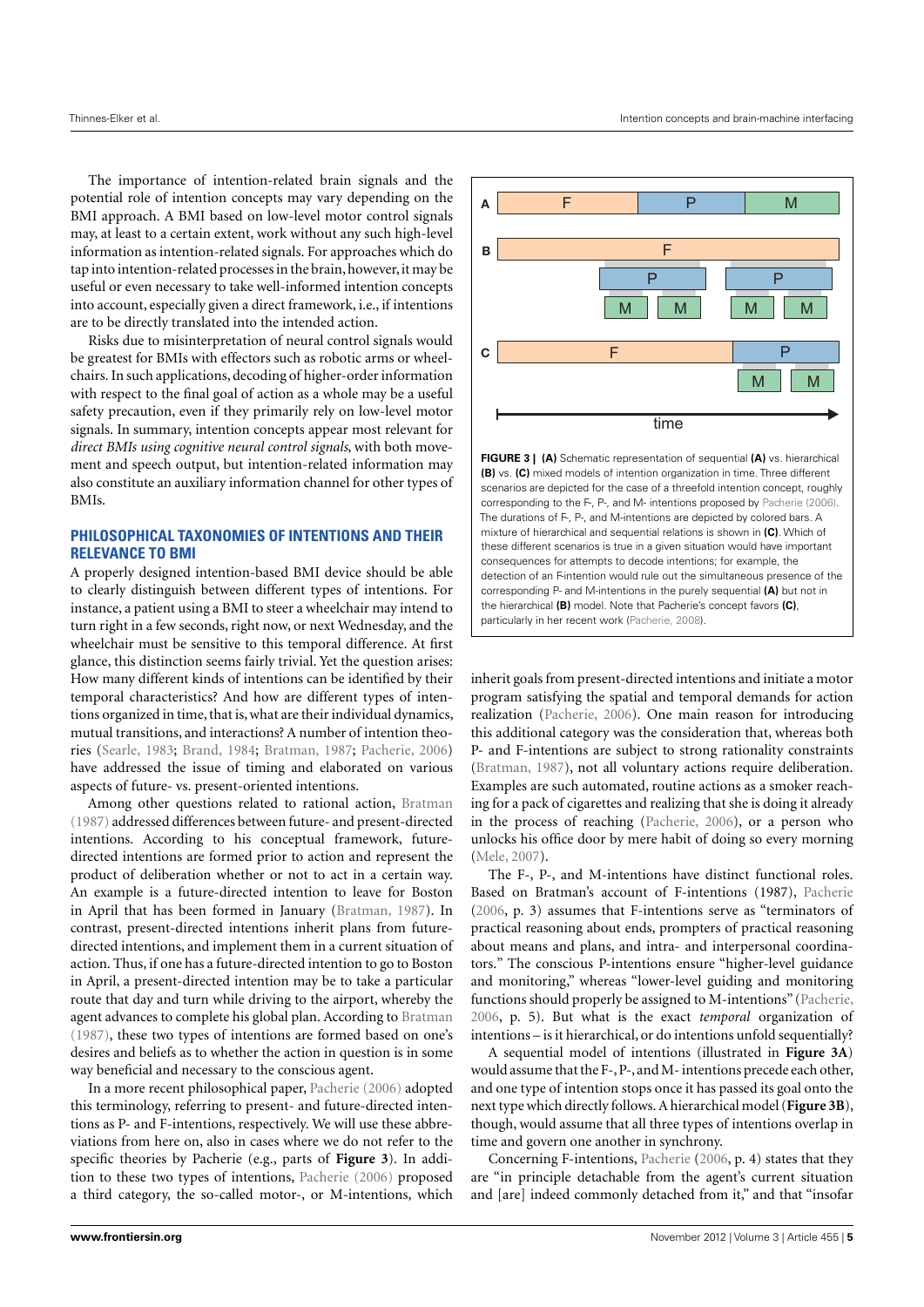as they are temporally separated from the action, [F-intentions] make no direct contribution to the experience of acting" [\(Pacherie,](#page-8-3) [2006,](#page-8-3) p. 14). In contrast, "P-intentions and M-intentions are both simultaneous with the action that they guide" [\(Pacherie,](#page-8-3) [2006,](#page-8-3) p. 14). While these views were still at least to some extent consistent both with models B and C (**[Figure 3](#page-4-0)**), in her more recent work, [Pacherie](#page-8-45) [\(2008\)](#page-8-45) sides more clearly in favor of a mixed sequential-hierarchical model (**[Figure 3C](#page-4-0)**), in which F-intentions occur before P- and M-, and the latter two types of intentions take place simultaneously.

The temporal model of intentions we inferred based on work by [Pacherie](#page-8-3) [\(2006\)](#page-8-3); **[Figure 3C](#page-4-0)**), as well as the other two models (A and B in **[Figure 3](#page-4-0)**), may be a useful reference to interpret observations of action- and intention-related neural activity at different temporal scales. Furthermore, these temporal models of intentions may entail important consequences for attempts to decode intentions. For example, the detection of an F-intention would rule out the simultaneous presence of the corresponding P- and M-intentions in the purely sequential but not in the hierarchical model. The decoding problems for BMI devices will differ accordingly.

If our experience of acting is directly governed by P- and M-, but not by F-intentions [\(Pacherie,](#page-8-3) [2006\)](#page-8-3), it seems plausible that the neural correlates of F-intentions could considerably differ from that of both P- and M-intentions. Future-oriented intentions in neuroimaging studies have been mostly investigated in the context of prospective memory [\(Burgess et al.,](#page-7-16) [2001;](#page-7-16) [den Ouden et al.,](#page-7-17) [2005;](#page-7-17) [Simons et al.,](#page-9-10) [2006;](#page-9-10) [Eschen et al.,](#page-7-18) [2007;](#page-7-18) [Poppenk et al.,](#page-9-11) [2010;](#page-9-11) [Gilbert,](#page-8-19) [2011;](#page-8-19) [Hashimoto et al.,](#page-8-30) [2011;](#page-8-30) [Okuda et al.,](#page-8-31) [2011;](#page-8-31) [Benoit](#page-7-19) [et al.,](#page-7-19) [2012;](#page-7-19) [Gilbert et al.,](#page-8-32) [2012;](#page-8-32) [Momennejad and Haynes,](#page-8-20) [2012\)](#page-8-20), and action intentions in a current situation of action have also been the focus of recent research [\(Cunnington et al.,](#page-7-23) [2006;](#page-7-23) [Galli](#page-7-22)[van et al.,](#page-7-22) [2011a,](#page-7-22)[b\)](#page-8-21), revealing partially overlapping neural effects. A contrastive investigation into these two paradigmatic frameworks in the literature may be of interest in future studies including meta-analyses, and can be expected to reveal a topographically differential distribution of neural effects related to future- vs. present-directed intentions.

The idea that F-intentions are indeed formed prior to Pintentions, and do not directly contribute to the experience of action [\(Pacherie,](#page-8-3) [2006\)](#page-8-3), may have important implications in the context of BMI. As the term implies, F-intentions deal with prospective plans [\(Bratman,](#page-7-3) [1987;](#page-7-3) [Pacherie,](#page-8-3) [2006\)](#page-8-3), so they may be used as possible coordinators for the fine-tuning of an intention decoder. Knowledge of the global plan of an intention is crucial for understanding action orientation as a whole [\(Bara et al.,](#page-7-7) [2011\)](#page-7-7). F-intentions could thus serve to improve the accuracy of a BMI, and ensure goal-oriented guidance of BMI-mediated action.

To differentiate the consciously experienced P-intentions from M-intentions, which are not subject to rationality constraints [\(Pacherie,](#page-8-3) [2006\)](#page-8-3), is also essential for safe and efficient BMIbased restoration of motor functions. According to [Pacherie](#page-8-3) [\(2006\)](#page-8-3), p. 9), when M-intentions occur without P-intentions, they initiate "a competition among motor programs, with the program showing the strongest activation being triggered," such as in the above-mentioned example of reaching for a pack of cigarettes [\(Pacherie,](#page-8-3) [2006\)](#page-8-3), possibly even when smoking is prohibited. BMI-based realization of M-intentions that do not

inherit their goal from a P-intention may be, in some cases, dangerous, and in conflict with a higher-level "no-intention" (see below). On the other hand, unconscious intentions may play an important role in performance of automatic actions when no time for deliberation is available, e.g., when driving a car. Thus, there seems to be no general solution as to which cases of "isolated" M-intentions should be executed. Future research can be expected to shed more light on this issue.

Philosophical accounts may provide further theoretical ground for BMI research in their distinction between intentions to perform and intentions not to perform an action [\(Harman,](#page-8-46) [1986;](#page-8-46) [Bratman,](#page-7-3) [1987;](#page-7-3) [Setiya,](#page-9-18) [2011\)](#page-9-18). For the sake of brevity, we suggest the terms *yes*- vs. *no-intentions*. Confusing these phenomena would severely compromise the safety of a BMI device. Intentional inhibition, which may be considered as a no-intention, has been investigated in human neuroscience [\(Brass and Haggard,](#page-7-5) [2007,](#page-7-5) [2008;](#page-7-6) [Kühn and Brass,](#page-8-47) [2009;](#page-8-47) [Kühn et al.,](#page-8-48) [2009\)](#page-8-48), identifying responses in the dorsal fronto-medial cortex distinct from areas implicated in what we refer to as yes-intentions [\(Brass and](#page-7-5) [Haggard,](#page-7-5) [2007;](#page-7-5) [Kühn et al.,](#page-8-48) [2009\)](#page-8-48). These findings may provide valuable information for emergent BMI technology, particularly to accurately interpret intended action vs. intended restraint.

Another distinction relevant to BMI is that between *direct* and *oblique* (i.e., indirect) intentions, as proposed by the English philosopher Jeremy Bentham in the late eighteenth century (1781, repr. 2000). [Bentham](#page-7-0) [\(1781,](#page-7-0) p. 70) explains this distinction through a discrete relation between will, actions and consequences:

"A consequence [*...*] may be said to be directly or lineally intentional, when the prospect of producing it constituted one of the links in the chain of causes by which the person was determined to do the act. It may be said to be obliquely or collaterally intentional, when although the consequence was in contemplation, and appeared likely to ensue in case of the acts being performed, yet the prospect of producing such consequence did not constitute a link in the aforesaid chain."

[Bentham](#page-7-0) [\(1781,](#page-7-0) p. 71) exemplifies his account of direct and oblique intentions departing from a historical case of William II, king of England being deadly wounded by the nobleman Walter Tyrrel during a hunt. The circumstances of this incident remained unclear. According to Bentham, there are several possible ways to evaluate the intentionality of Sir Tyrrel's actions. One imaginable scenario is that the king is riding close to a stag, and Sir Tyrrel shoots his arrow with the aim to kill the stag; he is convinced that the shot is not dangerous to the king. The killing in this case occurs by accident and Bentham classifies it as unintentional. A second possibility is that Sir Tyrrel aims to kill the stag and shoots at it, although he is aware that the shot is as likely to kill the king as the stag. If Sir Tyrrel's shot kills the king in this scenario, his actions can be regarded as obliquely intentional. A third possibility is that Sir Tyrrel hates the king and shoots with no other aim than to kill him. In this latter case, Sir Tyrrel's actions classify as directly intentional. Thus, direct and oblique intentions differ as to whether the outcome of the action is actively sought-after (direct intentions) or a foreseeable "side effect" (oblique intentions).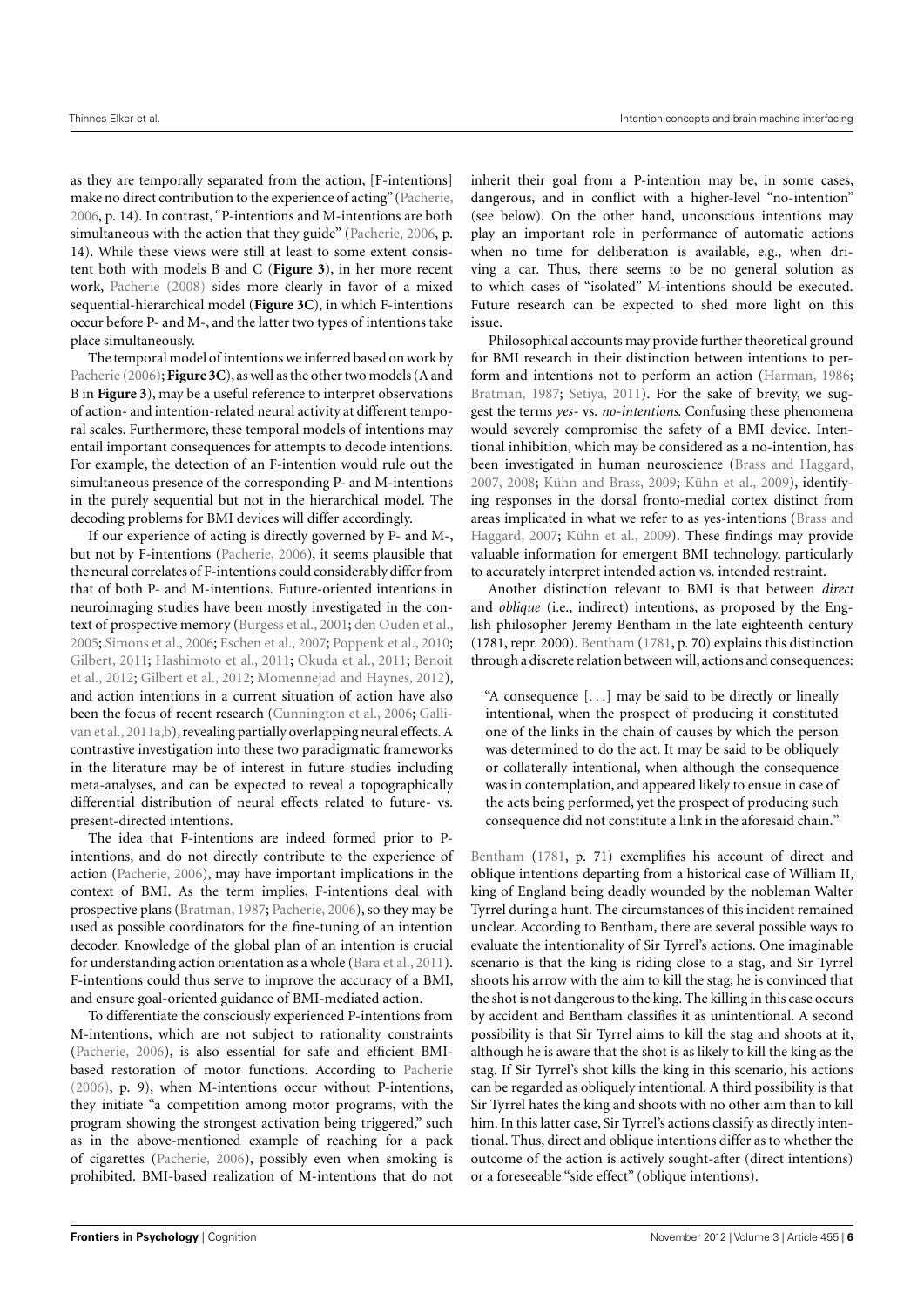Initially, this classification was developed to evaluate the degree of responsibility for harmful actions in the legal context. However, we believe that the distinction between direct and oblique intentions may be also of relevance to the emerging field of BMI. Imagine a person with a BMI-controlled prosthetic arm is having breakfast, and moves to reach a piece of bread, just behind his cup of coffee. The person aims to reach the bread (direct intention) and not to touch or topple the cup of coffee, although he understands that these consequences may occur (oblique intention). It is important that a BMI relying on inference of intentions does not confuse direct with oblique intentions, and gives priority to the execution of the former, to perform its user's effective wishes. To our knowledge, this direct vs. oblique distinction has not been investigated in cognitive neuroscience, and it is currently unclear which neural substrates support these different kinds of intentions.

Another important secernment is between what we call *mere urges* and *action intentions*. A review of the existing literature distinguishing intentions, urges, and desires, however, is beyond the scope of the present article (for literature on these distinctions, see [Johnston,](#page-8-49) [2001;](#page-8-49) [Mele,](#page-8-2) [2007\)](#page-8-2). An urge may be phenomenologically described as a strong impulse toward an action. Urges are typically stimulus-evoked, such as an urge to scratch evoked by an itch or an urge to cry by a sad situation or thought. Urges may be delineated from desires in that desires have an evaluative element, i.e., the object of the desire is "desirable" and "good" in some way, while urges lack this [\(Scanlon,](#page-9-19) [1998,](#page-9-19) [2008\)](#page-9-20). Within neuroscience, the neural underpinnings of urges have been, until now, most extensively investigated in the specific context of drug craving [\(Maas](#page-8-50) [et al.,](#page-8-50) [1998;](#page-8-50) [Childress et al.,](#page-7-34) [1999\)](#page-7-34) and in electrical stimulation studies [\(Fried et al.,](#page-7-25) [1991\)](#page-7-25).

If the driving force of an urge becomes overwhelming, it may result in an "urged action" – even against one's intentions. However, it is a fundamentally important aspect of human behavior that urges can be controlled, and blocked if necessary. Here, we refer to an urge without any associated intention to perform an action as a *mere urge* – in contrast to an urge toward an action that is actually intended (following a similar idea as [Pockett and Miller](#page-9-21) [\(2007\)](#page-9-21), who distinguish a mere urge from an actual decision).

A BMI should likewise distinguish mere urges from action intentions. The relevance of this distinction becomes clear from the examples that follow. Imagine that a person with a BMIcontrolled bionic arm becomes as angry at a rude conversation partner as to experience aggressive urges, such as to punch him for the offense. Punching the offender, however, does not correspond to the person's actual intentions. In this and similar cases, it is vitally important that the BMI device does not translate the mere urge into motor performance.

Another likely situation is that a person with a BMI-controlled arm is bitten by a mosquito and experiences an urge to scratch the bite. The person is aware that to scratch may further hurt the skin and make the itch even worse, so he decides to refrain from scratching. To prevent the execution of such unintended, and potentially dangerous movements, it will be necessary for the BMI to keep mere urges and intentions apart.

Whether the action is other- or agent-directed, an important question regarding misinterpretation of mere urges and intentions by BMI technology is: If someone is hurt in such a scenario, is the user responsible, or the manufacturer of the device? It seems plausible that a mere urge as defined above is not morally significant, and that a BMI application must be able to distinguish it from an action intention.

### **CONCLUSIONS AND OUTLOOK**

Intention is often treated as a unitary concept in neuroscientific research [\(Brass and Haggard,](#page-7-6) [2008\)](#page-7-6). Philosophy may help to discern types of intentions, and give a more differential account. Studies of intentions in neuroscience that have explicitly used philosophically-informed concepts are however rare at present. As a notable exception, [Bara et al.](#page-7-7) [\(2011\)](#page-7-7) investigated, using fMRI, several types of future intentions, namely, private, prospective social, and communicative intentions, incorporating classifications proposed by [Searle](#page-9-1) [\(1983\)](#page-9-1), [Bratman](#page-7-3) [\(1987\)](#page-7-3), [Pacherie and](#page-8-15) [Haggard](#page-8-15) [\(2010\)](#page-8-15), as well as by [Tomasello](#page-9-22) [\(2008\)](#page-9-22). [Bara et al.](#page-7-7) [\(2011\)](#page-7-7) found that all of these intention types were associated with activation in the right temporo-parietal junction and the precuneus; the activity in the left temporo-parietal junction and the medial PFC, however, was specifically observed in relation to prospective social intentions.

In addition to these first steps toward incorporating intention concepts from philosophy into basic neuroscience [\(Bara et al.,](#page-7-7) [2011\)](#page-7-7), philosophical accounts may contribute to the development of BMIs based on cognitive control signals, as has been argued above. Examples in the previous section illustrate how a better understanding of temporal properties of intentions is important for safe and efficient BMI performance. Together, the reviewed literature strongly suggests that it would be particularly important to study the neural basis of intentions (i) at different temporal scales [\(Searle,](#page-9-1) [1983;](#page-9-1) [Brand,](#page-7-33) [1984;](#page-7-33) [Bratman,](#page-7-3) [1987;](#page-7-3) [Pacherie,](#page-8-3) [2006\)](#page-8-3) and (ii) taking into account the issue of hierarchical vs. sequential organization of intentions in time [\(Pacherie,](#page-8-3) [2006,](#page-8-3) [2008\)](#page-8-45).

Further research to improve BMI may also benefit from understanding qualitative differences between various types of intentions that have been proposed in philosophy, including yes- vs. no-intentions [\(Harman,](#page-8-46) [1986;](#page-8-46) [Bratman,](#page-7-3) [1987;](#page-7-3) [Setiya,](#page-9-18) [2011\)](#page-9-18), and direct vs. oblique intentions [\(Bentham,](#page-7-0) [1781\)](#page-7-0). Only a few neuroscientific studies so far have investigated intentional inhibition of actions [\(Brass and Haggard,](#page-7-5) [2007,](#page-7-5) [2008;](#page-7-6) [Kühn and Brass,](#page-8-47) [2009\)](#page-8-47), which is apparently analogous to a no-intention, and of yet we are not aware of any study dedicated to the direct vs. oblique distinction.

The temporal and semantic components of intention seem to be strongly related, as the degree of content abstraction is generally higher in future- compared to present-directed intentions [\(Searle,](#page-9-1) [1983;](#page-9-1) [Mele,](#page-8-51) [1989;](#page-8-51) [Pacherie,](#page-8-3) [2006\)](#page-8-3). Nevertheless, it is also imaginable that intentions directed at the same time in the future may still vary with respect to their level of abstraction. For instance, one may intend to go on a holiday next summer, or one may intend to go on a holiday to the same nice hotel in Ronda next summer. Conversely, intentions with different temporal targets may exhibit a higher degree of content similarity relative to other intentions with the same time to action execution. Content abstraction may hence be important to include into further empirical research on intention dynamics as an additional, at least partially independent factor. Insights from such investigations may be useful to determine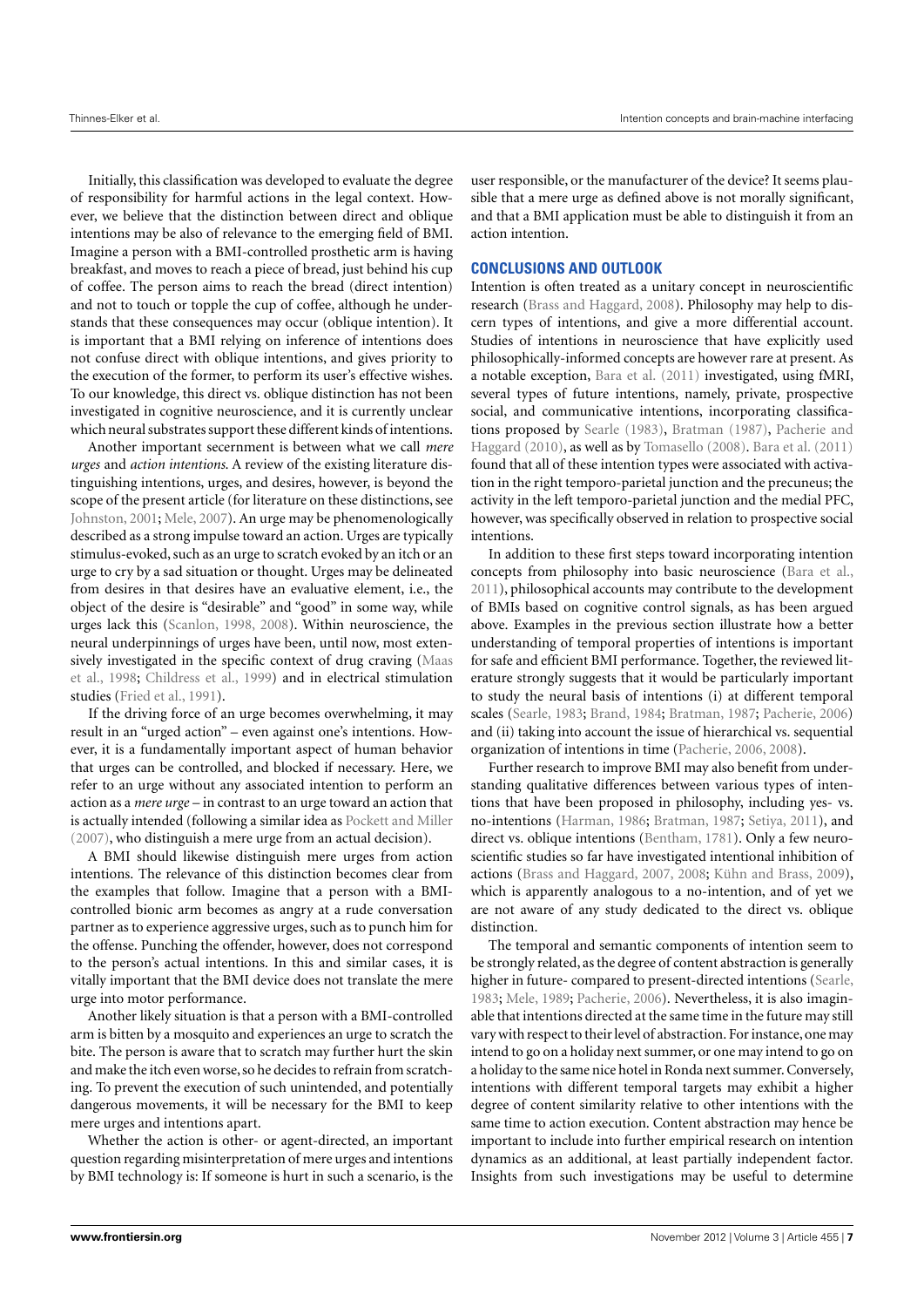the exact onset of an intended action in BMI-based movement restoration.

Alongside philosophical intention taxonomies, conceptual input from psychology and cognitive science may be of value. For instance, a conceptual framework incorporating the "what," "when," and "whether" components of intentional action has been proposed [\(Brass and Haggard,](#page-7-6) [2008\)](#page-7-6) and neuroscientifically investigated [\(Brass and Haggard,](#page-7-5) [2007;](#page-7-5) [Mueller et al.,](#page-8-22) [2007;](#page-8-22) [Krieghoff](#page-8-9) [et al.,](#page-8-9) [2009;](#page-8-9) [Kühn and Brass,](#page-8-47) [2009;](#page-8-47) [Kühn et al.,](#page-8-48) [2009;](#page-8-48) [Obhi et al.,](#page-8-52) [2009;](#page-8-52) [Hoffstaedter et al.,](#page-8-25) [2012;](#page-8-25) [Momennejad and Haynes,](#page-8-20) [2012\)](#page-8-20). Further hallmark questions to be addressed in future interdisciplinary research are: (i) Can philosophical intention taxonomies be used as direct input for BMI studies, or do they first need to be operationalized to be applicable to neuronal data? (ii) What are the correspondences and differences between philosophical and psychological concepts of human intent? In addressing these questions, not only may neuroscience and BMI research benefit

#### **REFERENCES**

- <span id="page-7-11"></span>Andersen, R. A., and Buneo, C. A. (2002). Intentional maps in posterior parietal cortex. *Annu. Rev. Neurosci.* 25, 189–220.
- <span id="page-7-13"></span>Andersen, R. A., and Cui, H. (2009). Intention, action planning, and decision making in parietal-frontal circuits. *Neuron* 63, 568–583.
- <span id="page-7-2"></span>Anscombe, G. E. M. (1963). *Intention*, 2nd Edn. Cambridge: Harvard University Press.
- <span id="page-7-14"></span>Assal, F., Schwartz, S., and Vuilleumier, P. (2007). Moving with or without will: functional neural correlates of alien hand syndrome. *Ann. Neurol.* 62, 301–306.
- <span id="page-7-20"></span>Ball, T., Schreiber, A., Feige, B., Wagner, M., Lücking, C. H., and Kristeva-Feige, R. (1999). The role of higherorder motor areas in voluntary movement as revealed by highresolution EEG and fMRI. *Neuroimage* 10, 682–694.
- <span id="page-7-7"></span>Bara, B. G., Ciaramidaro, A., Walter, H., and Adenzato, M. (2011). Intentional minds: a philosophical analysis of intention tested through fMRI experiments involving people with schizophrenia, people with autism, and healthy individuals. *Front. Hum. Neurosci.* 5:7. doi[:10.3389/fnhum.2011.00007](http://dx.doi.org/10.3389/fnhum.2011.00007)
- <span id="page-7-19"></span>Benoit, R. G., Gilbert, S. J., Frith, C. D., and Burgess, P. W. (2012). Rostral prefrontal cortex and the focus of attention in prospective memory. *Cereb. Cortex* 22, 1876–1886.
- <span id="page-7-0"></span>Bentham, J. (1781). *An Introduction to the Principles of Morals and Legislation.* Kitchener, ON: Batoche Books. Reprint 2000.
- <span id="page-7-29"></span>Birbaumer, N., Ghanayim, N., Hinterberger, T., Iversen, I., Kotchoubey, B., Kübler, A., et al. (1999). A spelling device for the paralysed. *Nature* 398, 297–298.
- <span id="page-7-31"></span>Blakely, T., Miller, K. J., Rao, R. P. N., Holmes, M. D., and Ojemann, J. G. (2008). Localization and classification of phonemes using high spatial resolution electrocorticography (ECoG) grids. *Conf. Proc. IEEE Eng. Med. Biol. Soc.* 2008, 4964–4967.
- <span id="page-7-30"></span>Bonini, L., Serventi, F. U., Simone, L., Rozzi, S., Ferrari, P. F., and Fogassi, L. (2011). Grasping neurons of monkey parietal and premotor cortices encode action goals at distinct levels of abstraction during complex action sequences. *J. Neurosci.* 31, 5876–5886.
- <span id="page-7-33"></span>Brand, M. (1984). *Intending and Acting: Toward a Naturalized Action Theory.* Cambridge: MIT Press.
- <span id="page-7-5"></span>Brass, M., and Haggard, P. (2007). To do or not to do: the neural signature of self-control. *J. Neurosci.* 27, 9141–9145.
- <span id="page-7-6"></span>Brass, M., and Haggard, P. (2008). The what, when, whether model of intentional action. *Neuroscientist* 14, 319–325.
- <span id="page-7-27"></span>Brass, M., and Haggard, P. (2010). The hidden side of intentional action: the role of the anterior insular cortex. *Brain Struct. Funct.* 214, 603–610.
- <span id="page-7-3"></span>Bratman, M. E. (1987). *Intention, Plans and Practical Reason*. Cambridge: Harvard University Press.
- <span id="page-7-4"></span>Bratman, M. E. (2009). Setiya on intention, rationality and reasons. *Analysis* 69, 510–521.
- <span id="page-7-16"></span>Burgess, P. W., Quayle, A., and Frith, C. D. (2001). Brain regions involved in prospective memory as determined by positron emission tomography. *Neuropsychologia* 39, 545–555.
- <span id="page-7-34"></span>Childress, A. R., Mozley, P. D., McElgin, W., Fitzgerald, J., Reivich, M., and O'Brien, C. P. (1999). Limbic activation during cue-induced cocaine craving. *Am. J. Psychiatry* 156, 11–18.

from cooperation with philosophy, but also vice versa: insights into the biological plausibility of different aspects and types of intentions proposed in the philosophy of mind may provide valuable empirical feedback, thereby closing the loop from neuroscience to philosophy.

#### **ACKNOWLEDGMENTS**

This work was supported by the Barbara-Wengeler Foundation, the German Federal Ministry of Education and Research (BMBF) grant 01GQ0420 to BCCN Freiburg, BMBF GoBio grant 0313891, and the European Platform for Life Sciences, Mind Sciences, and the Humanities. We would like to acknowledge the insightful discussions with Julian Kiverstein and thank Elisabeth Pacherie for helpful correspondence. The article processing fee was covered by the German Research Foundation (DFG) and the Albert Ludwigs University Freiburg in terms of the funding program "Open Access Publishing".

- <span id="page-7-12"></span>Cui, H., and Andersen, R. A. (2007). Posterior parietal cortex encodes autonomously selected motor plans. *Neuron* 56, 552–559.
- <span id="page-7-23"></span>Cunnington, R., Windischberger, C., Robinson, S., and Moser, E. (2006). The selection of intended actions and the observation of others' actions: a time-resolved fMRI study. *Neuroimage* 29, 1294–1302.
- <span id="page-7-1"></span>Davidson, D. (1963). Actions, reasons, and causes. *J. Philos.* 60, 685–700.
- <span id="page-7-17"></span>den Ouden, H. E. M., Frith, U., Frith, C., and Blakemore, S.-J. (2005). Thinking about intentions. *Neuroimage* 28, 787–796.
- <span id="page-7-32"></span>Derix, J., Iljina, O., Schulze-Bonhage, A., Aertsen, A., and Ball, T. (2012). "Doctor" or "darling"? Decoding the communication partner from ECoG of the anterior temporal lobe during non-experimental, real-life social interaction. *Front. Hum. Neurosci.* 6:251. doi: 10.3389/fnhum.2012.00251
- <span id="page-7-15"></span>Desmurget, M., Reilly, K. T., Richard, N., Szathmari, A., Mottolese, C., and Sirigu, A. (2009). Movement intention after parietal cortex stimulation in humans. *Science* 324, 811–813.
- <span id="page-7-24"></span>Eccles, J. C. (1982). Animal consciousness and human selfconsciousness. *Experientia* 38, 1384–1391.
- <span id="page-7-8"></span>Eddy, C. M., Mitchell, I. J., Beck, S. R., Cavanna, A. E., and Rickards, H. E. (2010). Altered attribution of intention in Tourette's syndrome. *J. Neuropsychiatry Clin. Neurosci.* 22, 348–351.
- <span id="page-7-9"></span>Edwards, M. J., Moretto, G., Schwingenschuh, P., Katschnig, P., Bhatia, K. P., and Haggard, P. (2011). Abnormal sense of intention preceding voluntary movement

in patients with psychogenic tremor. *Neuropsychologia* 49, 2791–2793.

- <span id="page-7-28"></span>Eickhoff, S. B., Stephan, K. E., Mohlberg, H., Grefkes, C., Fink, G. R., Amunts, K., et al. (2005). A new SPM toolbox for combining probabilistic cytoarchitectonic maps and functional imaging data. *Neuroimage* 25, 1325–1335.
- <span id="page-7-18"></span>Eschen, A., Freeman, J., Dietrich, T., Martin, M., Ellis, J., Martin, E., et. al. (2007). Motor brain regions are involved in the encoding of delayed intentions: a fMRI study. *Int. J. Psychophysiol.* 64, 259–268.
- <span id="page-7-21"></span>Farrer, C., Frey, S. H., Horn, J. D. V., Tunik, E., Turk, D., Inati, S., et al. (2008). The angular gyrus computes action awareness representations. *Cereb. Cortex* 18, 254–261.
- <span id="page-7-10"></span>Fazel-Rezai, R., Allison, B. Z., Guger, C., Sellers, E.W.,Kleih,S. C., and Kübler, A. (2012). P300 brain computer interface: current challenges and emerging trends. *Front. Neuroeng.* 5:14. doi[:10.3389/fneng.2012.00014](http://dx.doi.org/10.3389/fneng.2012.00014)
- <span id="page-7-25"></span>Fried, I., Katz, A., McCarthy, G., Sass, K. J., Williamson, P., Spencer, S. S., et al. (1991). Functional organization of human supplementary motor cortex studied by electrical stimulation. *J. Neurosci.* 11, 3656–3666.
- <span id="page-7-26"></span>Fried, I., Mukamel, R., and Kreiman, G. (2011). Internally generated preactivation of single neurons in human medial frontal cortex predicts volition. *Neuron* 69, 548–562.
- <span id="page-7-22"></span>Gallivan, J. P., McLean, D. A., Smith, F. W., and Culham, J. C. (2011a). Decoding effector-dependent and effector-independent movement intentions from human parietofrontal brain activity. *J. Neurosci.* 31, 17149–17168.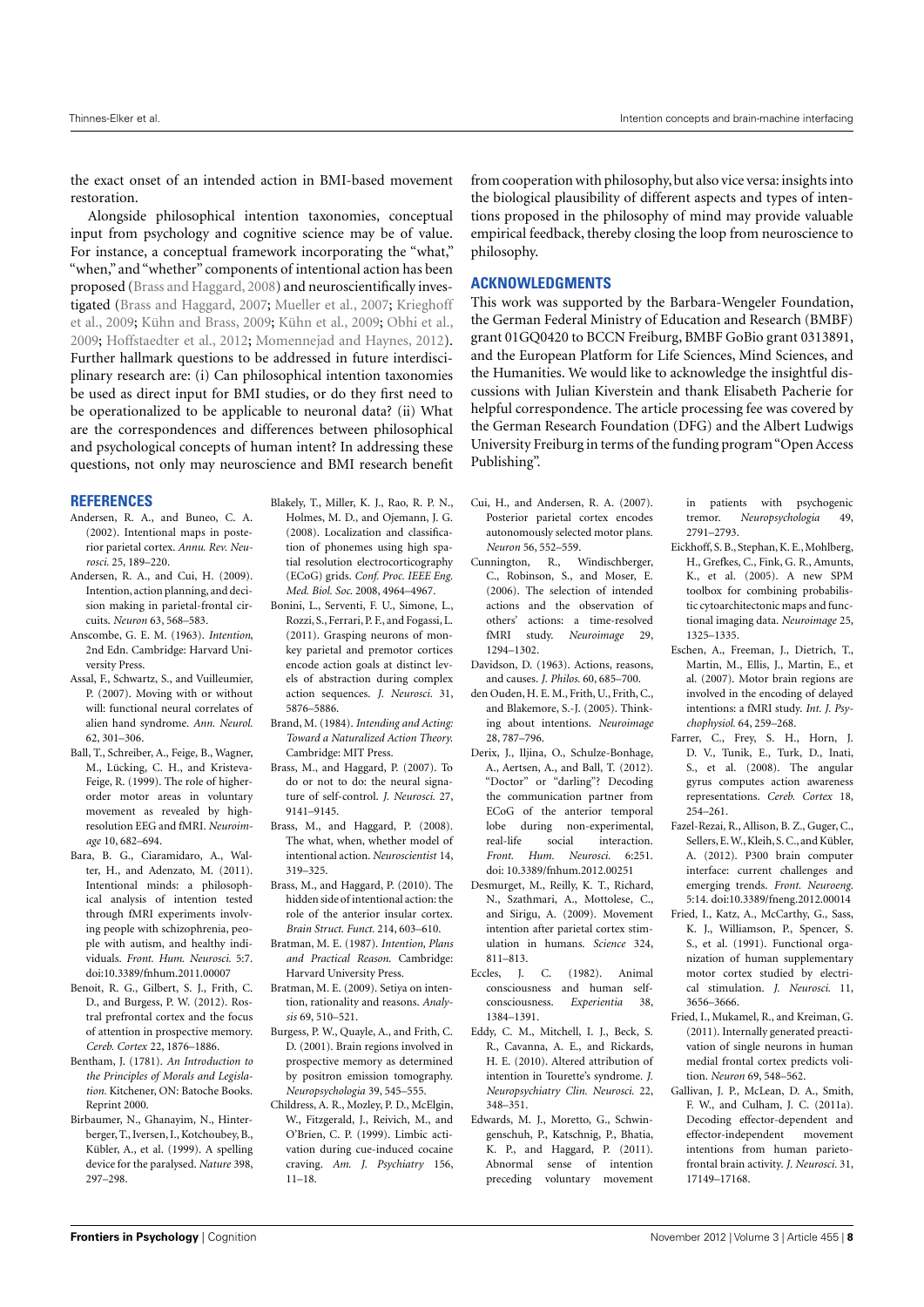- <span id="page-8-21"></span>Gallivan, J. P., McLean, D. A., Valyear, K. F., Pettypiece, C. E., and Culham, J. C. (2011b). Decoding action intentions from preparatory brain activity in human parieto-frontal networks. *J. Neurosci.* 31, 9599–9610.
- <span id="page-8-19"></span>Gilbert, S. J. (2011). Decoding the content of delayed intentions. *J. Neurosci.* 31, 2888–2894.
- <span id="page-8-32"></span>Gilbert, S. J., Armbruster, D. J. N., and Panagiotidi, M. (2012). Similarity between brain activity at encoding and retrieval predicts successful realization of delayed intentions. *J. Cogn. Neurosci.* 24, 93–105.
- <span id="page-8-4"></span>Goldman, A. I. (1970). *A Theory of Human Action*. New York: Prentice-Hall.
- <span id="page-8-36"></span>Guenther, F. H., Brumberg, J. S., Wright, E. J., Nieto-Castanon, A., Tourville, J. A., Panko, M., et al. (2009). A wireless brain-machine interface for real-time speech synthesis. *PLoS ONE* 4, e8218. doi:10.1371/journal.pone.0008218
- <span id="page-8-13"></span>Haggard, P. (2005). Conscious intention and motor cognition. *Trends Cogn. Sci. (Regul. Ed.)* 9, 290–295.
- <span id="page-8-10"></span>Haggard, P. (2008). Human volition: towards a neuroscience of will. *Nat. Rev. Neurosci.* 9, 934–946.
- <span id="page-8-11"></span>Haggard, P., and Clark, S. (2003). Intentional action: conscious experience and neural prediction. *Conscious. Cogn.* 12, 695–707.
- <span id="page-8-18"></span>Haggard, P., and Eimer, M. (1999). On the relation between brain potentials and the awareness of voluntary movements. *Exp. Brain Res.* 126, 128–133.
- <span id="page-8-46"></span>Harman, G. (1986). *Change in View: Principles of Reasoning*. Cambridge: MIT Press.
- <span id="page-8-30"></span>Hashimoto, T., Umeda, S., and Kojima, S. (2011). Neural substrates of implicit cueing effect on prospective memory. *Neuroimage* 54, 645–652.
- <span id="page-8-8"></span>Haynes, J.-D., Sakai, K., Rees, G., Gilbert, S., Frith, C., and Passingham, R. E. (2007). Reading hidden intentions in the human brain. *Curr. Biol.* 17, 323–328.
- <span id="page-8-35"></span>Hochberg, L. R., Bacher, D., Jarosiewicz, B., Masse, N. Y., Simeral, J. D., Vogel, J., et al. (2012). Reach and grasp by people with tetraplegia using a neurally controlled robotic arm. *Nature* 485, 372–375.
- <span id="page-8-34"></span>Hochberg, L. R., Serruya, M. D., Friehs, G. M., Mukand, J. A., Saleh, M., Caplan, A. H., et al. (2006). Neuronal ensemble control of prosthetic devices by a human with tetraplegia. *Nature* 442, 164–171.
- <span id="page-8-25"></span>Hoffstaedter, F., Grefkes, C., Zilles, K., and Eickhoff, S. B. (2012). The "what" and "when" of

self-initiated movements. *Cereb. Cortex* doi:10.1093/cercor/bhr391. [Epub ahead of print].

- <span id="page-8-23"></span>Jahanshahi, M., Jenkins, I. H., Brown, R. G., Marsden, C. D., Passingham, R. E., and Brooks, D. J. (1995). Self-initiated versus externally triggered movements. I. An investigation using measurement of regional cerebral blood flow with PET and movement-related potentials in normal and Parkinson's disease subjects. *Brain* 118(Pt 4), 913–933.
- <span id="page-8-24"></span>Jenkins, I. H., Jahanshahi, M., Jueptner, M., Passingham, R. E., and Brooks, D. J. (2000). Self-initiated versus externally triggered movements. *Brain* 123, 1216–1228.
- <span id="page-8-49"></span>Johnston, M. (2001). The Authority of affect∗. *Philos. Phenomenol. Res.* 63, 181–214.
- <span id="page-8-0"></span>Kant, I. (1785). *Grundlegung zur Metaphysik der Sitten*. Riga: Johann Friedrich Hartknoch.
- <span id="page-8-17"></span>Keller, I., and Heckhausen, H. (1990). Readiness potentials preceding spontaneous motor acts: voluntary vs. involuntary control. *Electroencephalogr. Clin. Neurophysiol.* 76, 351–361.
- <span id="page-8-43"></span>Kellis, S., Miller, K., Thomson, K., Brown, R., House, P., and Greger, B. (2010). Classification of spoken words using surface local field potentials. *Conf. Proc. IEEE Eng. Med. Biol. Soc.* 2010, 3827–3830.
- <span id="page-8-1"></span>Kiverstein, J. (2006). "An enactive theory of phenomenal intentionality," in *Content, Consciousness and Perception: Essays in Contemporary Philosophy of Mind*, eds. E. Di Nucci and C. McHugh (London: Cambridge Scholars Press), 190–211.
- <span id="page-8-9"></span>Krieghoff, V., Brass, M., Prinz, W., and Waszak, F. (2009). Dissociating what and when of intentional actions. *Front. Hum. Neurosci.* 3:3. doi[:10.3389/neuro.09.003.2009](http://dx.doi.org/10.3389/neuro.09.003.2009)
- <span id="page-8-47"></span>Kühn, S., and Brass, M. (2009). When doing nothing is an option: the neural correlates of deciding whether to act or not. *Neuroimage* 46, 1187–1193.
- <span id="page-8-48"></span>Kühn, S., Haggard, P., and Brass, M. (2009). Intentional inhibition: how the "veto-area" exerts control. *Hum. Brain Mapp.* 30, 2834–2843.
- <span id="page-8-26"></span>Lau, H., Rogers, R. D., and Passingham, R. E. (2006). Dissociating response selection and conflict in the medial frontal surface. *Neuroimage* 29, 446–451.
- <span id="page-8-7"></span>Lau, H. C., Rogers, R. D., Haggard, P., and Passingham, R. E. (2004). Attention to intention. *Science* 303, 1208–1210.
- <span id="page-8-44"></span>Leuthardt, E. C., Gaona, C., Sharma, M., Szrama, N., Roland, J., Freudenberg,

Z., et al. (2011). Using the electrocorticographic speech network to control a brain–computer interface in humans. *J. Neural Eng.* 8, 036004.

- <span id="page-8-40"></span>Leuthardt, E. C., Schalk, G., Moran, D., and Ojemann, J. G. (2006). The emerging world of motor neuroprosthetics: a neurosurgical perspective. *Neurosurgery* 59, 1–14.
- <span id="page-8-6"></span>Libet, B., Gleason, C. A., Wright, E. W., and Pearl, D. K. (1983). Time of conscious intention to act in relation to onset of cerebral activity (readinesspotential). The unconscious initiation of a freely voluntary act. *Brain* 106(Pt 3), 623–642.
- <span id="page-8-50"></span>Maas, L. C., Lukas, S. E., Kaufman, M. J.,Weiss, R. D., Daniels, S. L., Rogers, V. W., et al. (1998). Functional magnetic resonance imaging of human brain activation during cue-induced cocaine craving. *Am. J. Psychiatry* 155, 124–126.
- <span id="page-8-2"></span>Mele,A. (2007)."Free will: action theory meets neuroscience," in *Intentionality, Deliberation and Autonomy: The Action-Theoretic Basis of Practical Philosophy*, ed. C. Lumer (Hampshire: Ashgate Publishing, Ltd.), 257–272.
- <span id="page-8-51"></span>Mele,A. R. (1989). Intention, belief, and intentional action. *Am. Philos. Q.* 26, 19–30.
- <span id="page-8-14"></span>Mele, A. R. (2008). Proximal intentions, intention-reports, and vetoing. *Philos. Psychol.* 21, 1–14.
- <span id="page-8-41"></span>Milekovic, T., Fischer, J., Pistohl, T., Ruescher, J., Schulze-Bonhage, A., Aertsen, A., et al. (2012). An online brain-machine interface using decoding of movement direction from the human electrocorticogram. *J. Neural Eng.* 9, 046003.
- <span id="page-8-20"></span>Momennejad, I., and Haynes, J.-D. (2012). Human anterior prefrontal cortex encodes the "what" and "when" of future intentions. *Neuroimage* 61, 139–148.
- <span id="page-8-38"></span>Moritz, C. T., Perlmutter, S. I., and Fetz, E. E. (2008). Direct control of paralysed muscles by cortical neurons. *Nature* 456, 639–642.
- <span id="page-8-22"></span>Mueller, V. A., Brass, M., Waszak, F., and Prinz, W. (2007). The role of the preSMA and the rostral cingulate zone in internally selected actions. *Neuroimage* 37, 1354–1361.
- <span id="page-8-37"></span>Musallam, S., Corneil, B. D., Greger, B., Scherberger, H., and Andersen, R. A. (2004). Cognitive control signals for neural prosthetics. *Science* 305, 258–262.
- <span id="page-8-33"></span>Mutschler, I., Wieckhorst, B., Kowalevski, S., Derix, J., Wentlandt, J., Schulze-Bonhage, A., et al. (2009). Functional organization of the human anterior insular cortex. *Neurosci. Lett.* 457, 66–70.
- <span id="page-8-27"></span>Nachev, P., Wydell, H., O'Neill, K., Husain, M., and Kennard, C. (2007). The role of the pre-supplementary motor area in the control of action. *Neuroimage* 36(Suppl. 2), T155–T163.
- <span id="page-8-52"></span>Obhi, S. S., Matkovich, S., and Chen, R. (2009). Changing the "when" and "what" of intended actions. *J. Neurophysiol.* 102, 2755–2762.
- <span id="page-8-31"></span>Okuda, J., Gilbert, S. J., Burgess, P. W., Frith, C. D., and Simons, J. S. (2011). Looking to the future: automatic regulation of attention between current performance and future plans. *Neuropsychologia* 49, 2258–2271.
- <span id="page-8-5"></span>Pacherie, E. (2002). "Intention," in *Encyclopedia of Cognitive Science*, ed. L. Nadel (London: MacMillan), 599–604.
- <span id="page-8-3"></span>Pacherie, E. (2006). "Toward a dynamic theory of intentions," in *Does Consciousness Cause Behavior? An Investigation of the Nature of Volition*, eds. S. Pockett, W. P. Banks, and S. Gallagher (Cambridge: MIT Press), 145–167.
- <span id="page-8-12"></span>Pacherie, E. (2007). The anarchic hand syndrome and utilization behavior: a window onto agentive self-awareness. *Funct. Neurol.* 22, 211–217.
- <span id="page-8-45"></span>Pacherie, E. (2008). The phenomenology of action: a conceptual framework. *Cognition* 107, 179–217.
- <span id="page-8-16"></span>Pacherie, E. (2011). Nonconceptual representations for action and the limits of intentional control. *Soc. Psychol.* 42, 67–73.
- <span id="page-8-15"></span>Pacherie, E., and Haggard, P. (2010). "What are intentions?," in *Conscious Will and Responsibility. A tribute to Benjamin Libet*, eds. L. Nadel and W. Sinnott-Armstrong (Oxford: Oxford University Press), 70–84.
- <span id="page-8-29"></span>Passingham, R. E., Bengtsson, S. L., and Lau, H. C. (2010). Medial frontal cortex: from self-generated action to reflection on one's own performance. *Trends Cogn. Sci. (Regul. Ed.)* 14, 16–21.
- <span id="page-8-42"></span>Pei, X., Barbour, D. L., Leuthardt, E. C., and Schalk, G. (2011). Decoding vowels and consonants in spoken and imagined words using electrocorticographic signals in humans. *J. Neural Eng.* 8, 046028.
- <span id="page-8-28"></span>Pesaran, B., Nelson, M. J., and Andersen, R. A. (2006). Dorsal premotor neurons encode the relative position of the hand, eye, and goal during reach planning. *Neuron* 51, 125–134.
- <span id="page-8-39"></span>Pistohl, T., Schulze-Bonhage, A., Aertsen, A., Mehring, C., and Ball, T. (2012). Decoding natural grasp types from human ECoG. *Neuroimage* 59, 248–260.